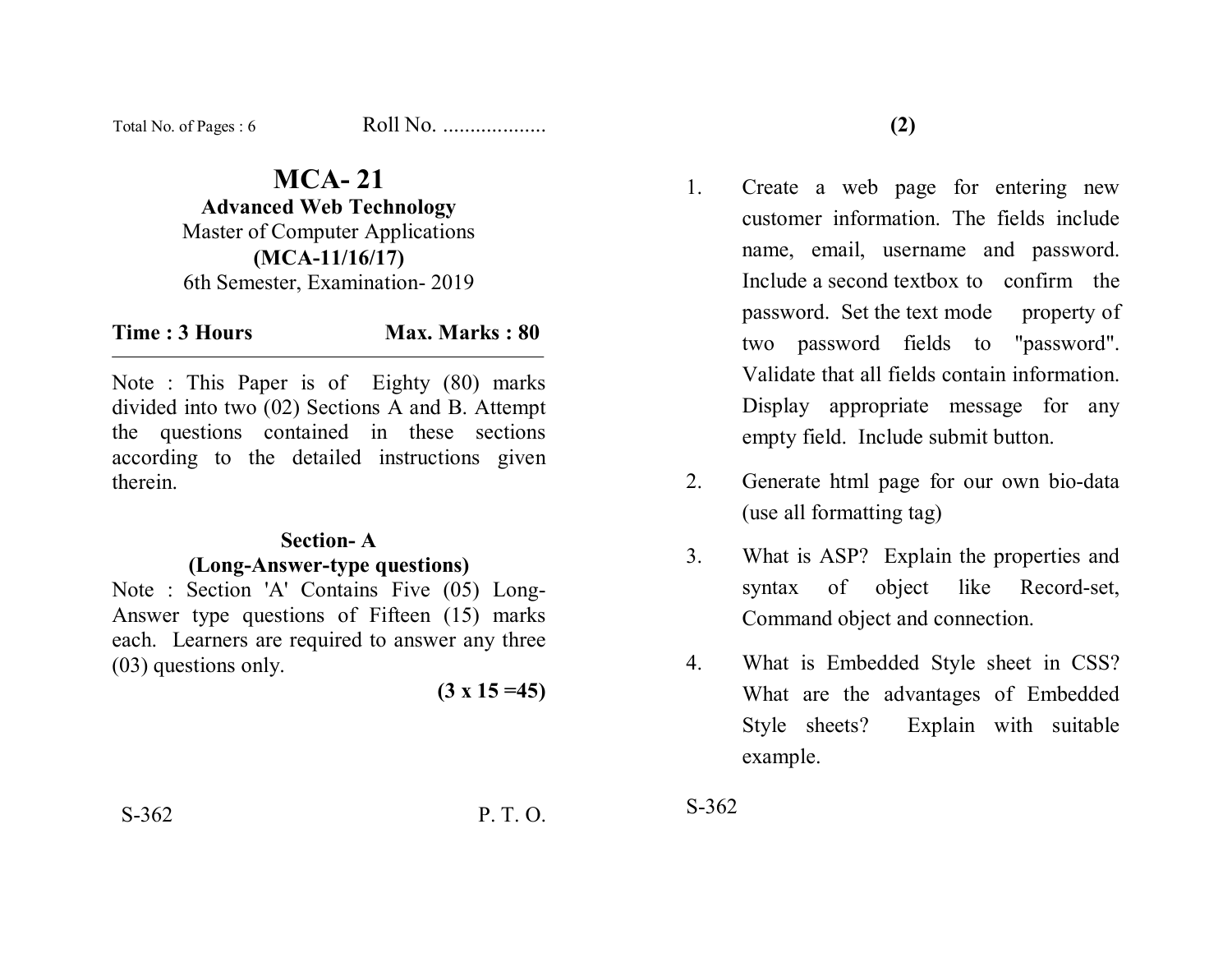5. Create a form that contains two checkbox options and a textbox as shown below. When the user clicks on any checkbox the selected options must be displayed in the textbox. Write the HTML code for creating the form and the embedded VBScript code for the click events of the checkboxes.

> The Check box Control - Click on a check box

Please select the categories that interest you.

 $\Box$  Magazine

Book

You have selected book

**(4)**

## **Section - B (Short-Answer-Type questions)**

Note : Section 'B' contains eight (08) Shortanswer type questions of Seven (07) marks each. Learners are required to answer any Five (05) questions only. **(5x7=35)** 

- 1. Describe following terms
	- i. Methods
	- ii. Events
	- iii. Collections
	- iv. Objects
- 2. What are the components of CSS style components? Explain with suitable examples.
- 3. Mention what is ByRef and ByVal parameters in VBScript?

S-362 P. T. O.